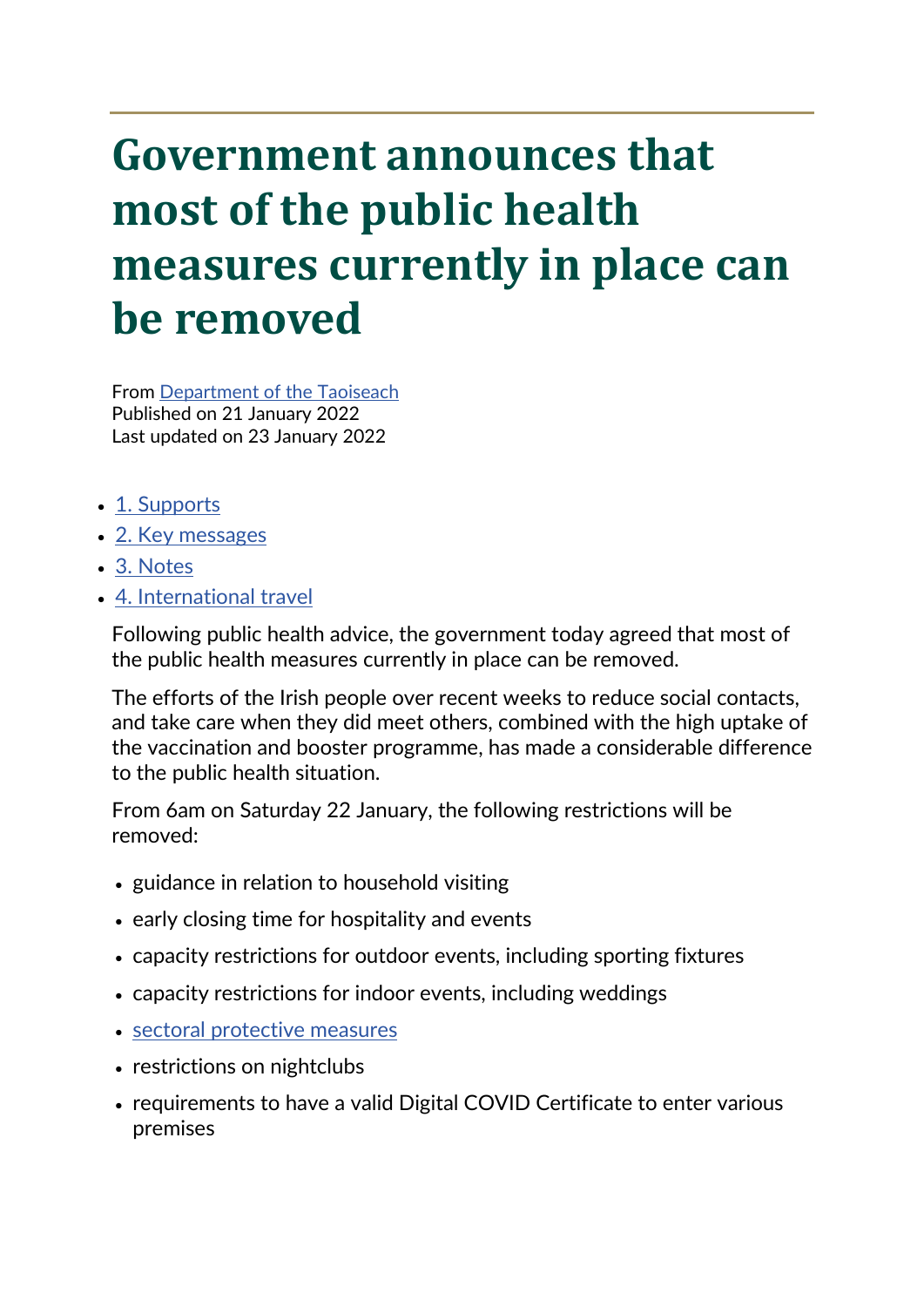From Monday 24 January, a return to physical attendance in workplaces can commence on a phased basis appropriate to each sector.

A number of public health measures will remain in place until 28 February 2022:

- [requirements for mask wearing](https://www.gov.ie/en/press-release/0fc0d-government-announces-that-most-of-the-public-health-measures-currently-in-place-can-be-removed/#notes) in all settings where currently regulated for
- protective measures in schools and early learning and care facilities

In addition, the government reiterated the need for ongoing close monitoring of the virus.

The pandemic is not over and the emergence of new variants with increased levels of transmissibility, immune escape and/or virulence remains a risk both nationally and globally, particularly in the context of continued high levels of infection and variance in vaccine supply and uptake globally.

The ongoing strategy must include:

- continuing to follow the current advice for those with symptoms, cases and close contacts [as announced by the government on 12 January 2022](https://www.gov.ie/en/publication/914a6-guidance-on-the-public-health-management-of-covid-19-cases-and-close-contacts/)
- continued focus on maximising the uptake of the primary and booster vaccination

## **Supports**

- the reduced levels of [Employment Wage Subsidy Scheme](https://www.revenue.ie/en/employing-people/ewss/index.aspx) (EWSS), due to commence on 1 February, will be delayed by a month for businesses that were directly impacted by the public health restrictions introduced in December 2021
- a restart payment of 1 week's support will be paid to Covid Restrictions [Support Scheme](https://www.revenue.ie/en/self-assessment-and-self-employment/crss/index.aspx) (CRSS) recipients to assist reopening
- the tax debt warehousing scheme to provide liquidity support to businesses will be extended by a month to 30 April 2022
- fees for special exemption orders for late licences will continue to be waived until 30 April
- the PUP will close for new applications from 22 January. Anyone remaining on PUP will move to a weekly rate of €208 with effect from payments made on 8 March. After that, remaining PUP recipients will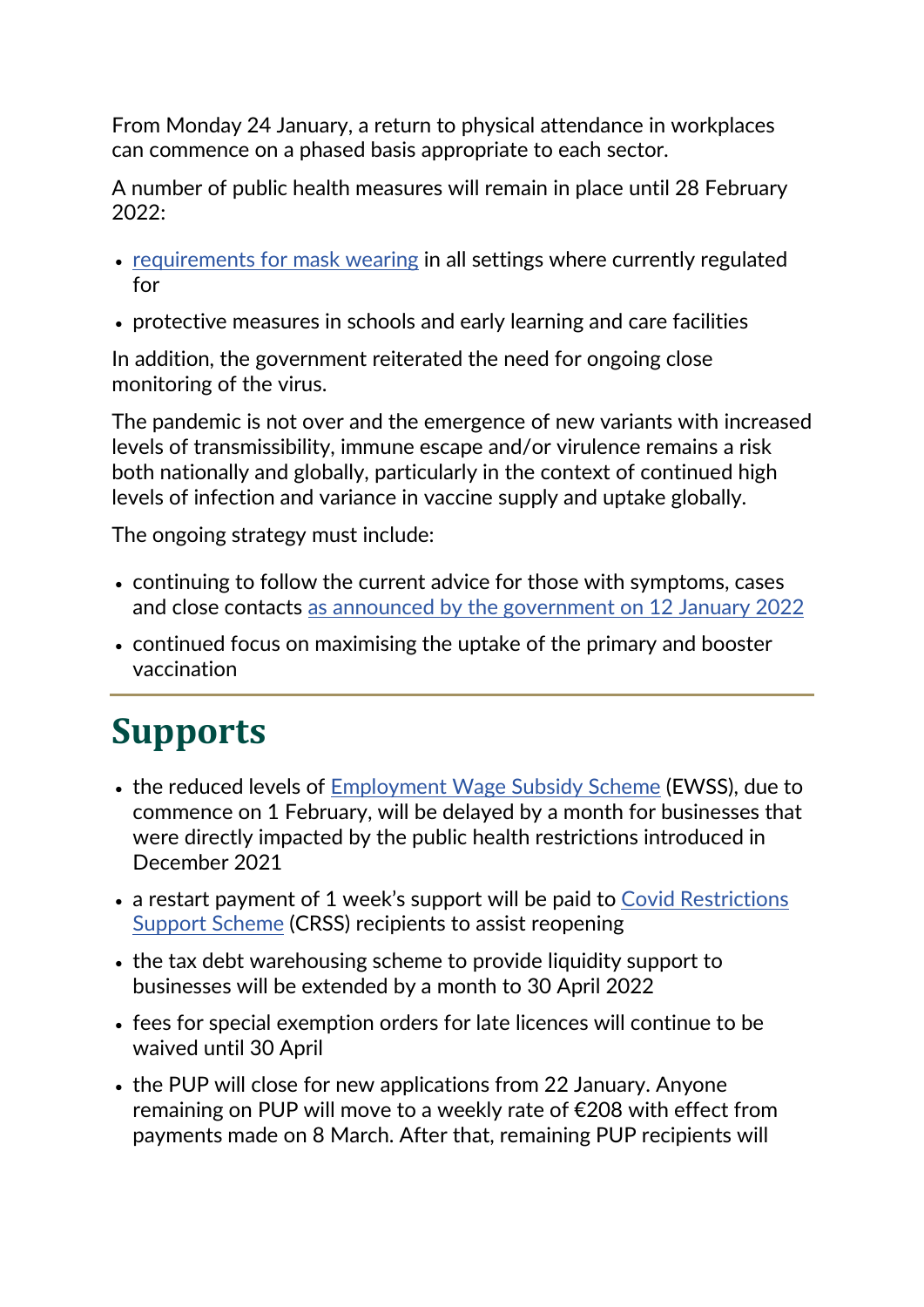start transitioning to standard jobseeker terms, and if eligible, will move onto a jobseekers payment with effect from payments on 5 April

• [Enhanced Illness Benefit](https://www.gov.ie/en/service/df55ae-how-to-apply-for-illness-benefit-for-covid-19-absences/) will be extended until the end of June 2022

### **Key messages**

- if you have any symptoms isolate and get a test. If you are a close contact follow [the guidance on the HSE website](https://www2.hse.ie/conditions/covid19/contact-tracing/close-contact/)
- the best way to keep yourself safe is to ensure you are fully vaccinated and have your booster
- continue to wear masks in appropriate settings

Individuals may still have concerns about themselves or their family members. They should continue to assess their individual situation. There are ways to reduce risk, especially for those who may be more vulnerable. For further guidance go to [the Risk Aware site.](https://www.gov.ie/en/campaigns/c7c67-be-risk-aware/)

#### **Notes**

#### **Measures being removed**

Sectoral protective measures being removed include:

- formal requirements for physical distancing in general (2m)
- physical distancing requirements in hospitality (table service, 1 metre between tables, 6 per table)
- seated only at indoor events
- pods of 6 for indoor activities
- COVID pass requirement across all domestic venues/activities
- requirement to maintain contact details

#### **Mask wearing**

Mask wearing will still be required in the following settings:

• public transport, taxis and at stations/airports/ports